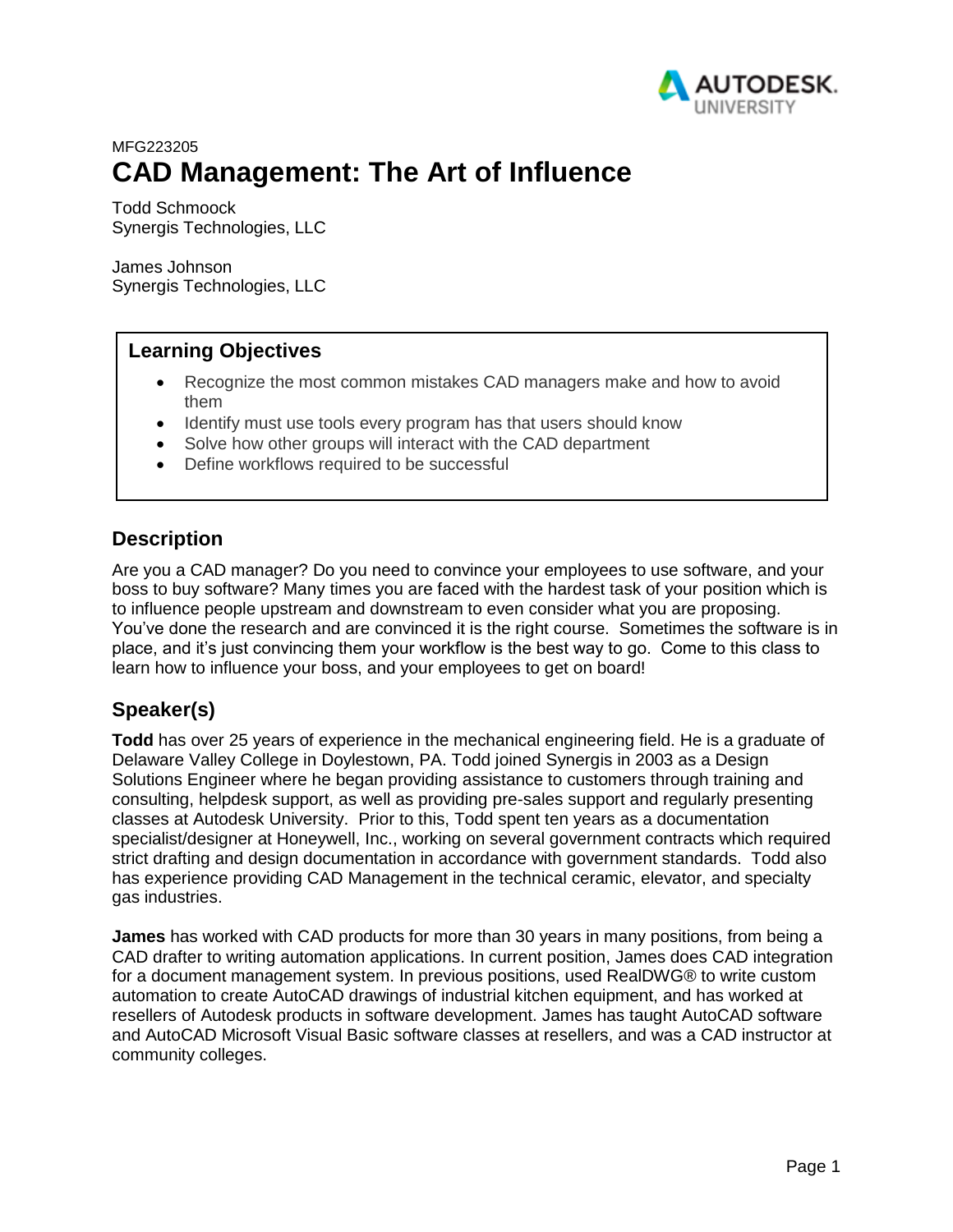

How CAD managers can learn to influence their boss and employees to use the software and workflows they recommend.

# **Table of Contents**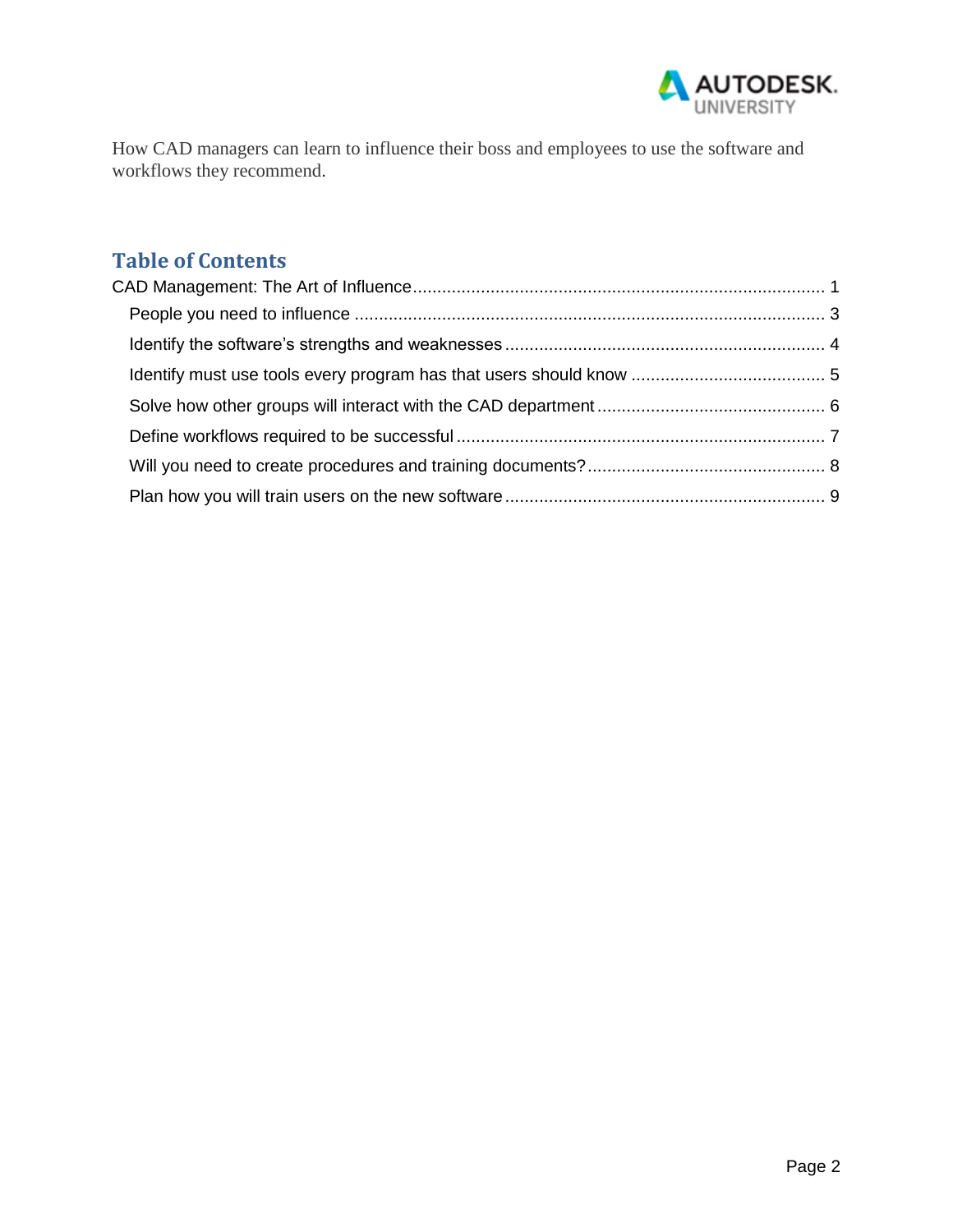

As a CAD Manager you have to keep a team of people moving like a well-oiled machine, but you may not get the praise for doing it. One of the most important tasks you may have is identifying processes which will most likely include new software. In a short period of time you have to learn enough about the software to evaluate it, and come up with what you determine will make your team run even more smoothly.

This knowledge typically comes from a 30 day trial, reading discussion group comments, and any other online information you can put together which allows you to make an informed decision. Most likely you had to do this for two or competing software packages so you knew which one had the best options. Now that you have enough knowledge comes the most difficult part which is influencing the people who have the authorization to buy it, and the people who will have to use it. This document will guide you through steps you should consider which will in turn help influence the right people to accept your proposal.

#### <span id="page-2-0"></span>**People you need to influence**

The various people you need to influence have different concerns. Users can be the most difficult since having to learn new software adds to their daily stress level. Many times deadlines are very stressful for users. They will immediately be thinking can they learn the new software and still stick to the deadlines given to them by their bosses. This means you have to influence the bosses to understand deadlines could be impacted. This will ease the stress for the user, but you will have to assure them the software will not be hard to learn which will influence them to use it. This means you better have a comprehensive training plan to assure training will go smoothly. Even though companies have their differences here are some of the people you may have to influence, and what they could be concerned with:

- o Managers
	- **•** Concerned with productivity enhancements
		- Saving money!
	- **Most assume it's easy for users to learn software** 
		- Don't always understand the need to identify workflows
			- **They think the software does it for you!**
- o Users
	- **Concerned with making their lives easier** 
		- If it takes more clicks they are not happy!
	- **Concerned with how easy they will be able to learn the new software** 
		- Don't want the extra stress
			- Other things on their minds
			- **Already stressed out**
			- Not enough time in the day already
	- **Most don't like change unless it make their day easier** 
		- Will the software be challenging to use?
			- **This will add stress to the user's daily life at work**
		- Consider each user's personality
			- Age isn't always an indicator
				- Some may be counting the days, but some may be more concerned with playing on their electronic device
			- Are they 9 to 5 people? When 5 o'clock hits they are out of there?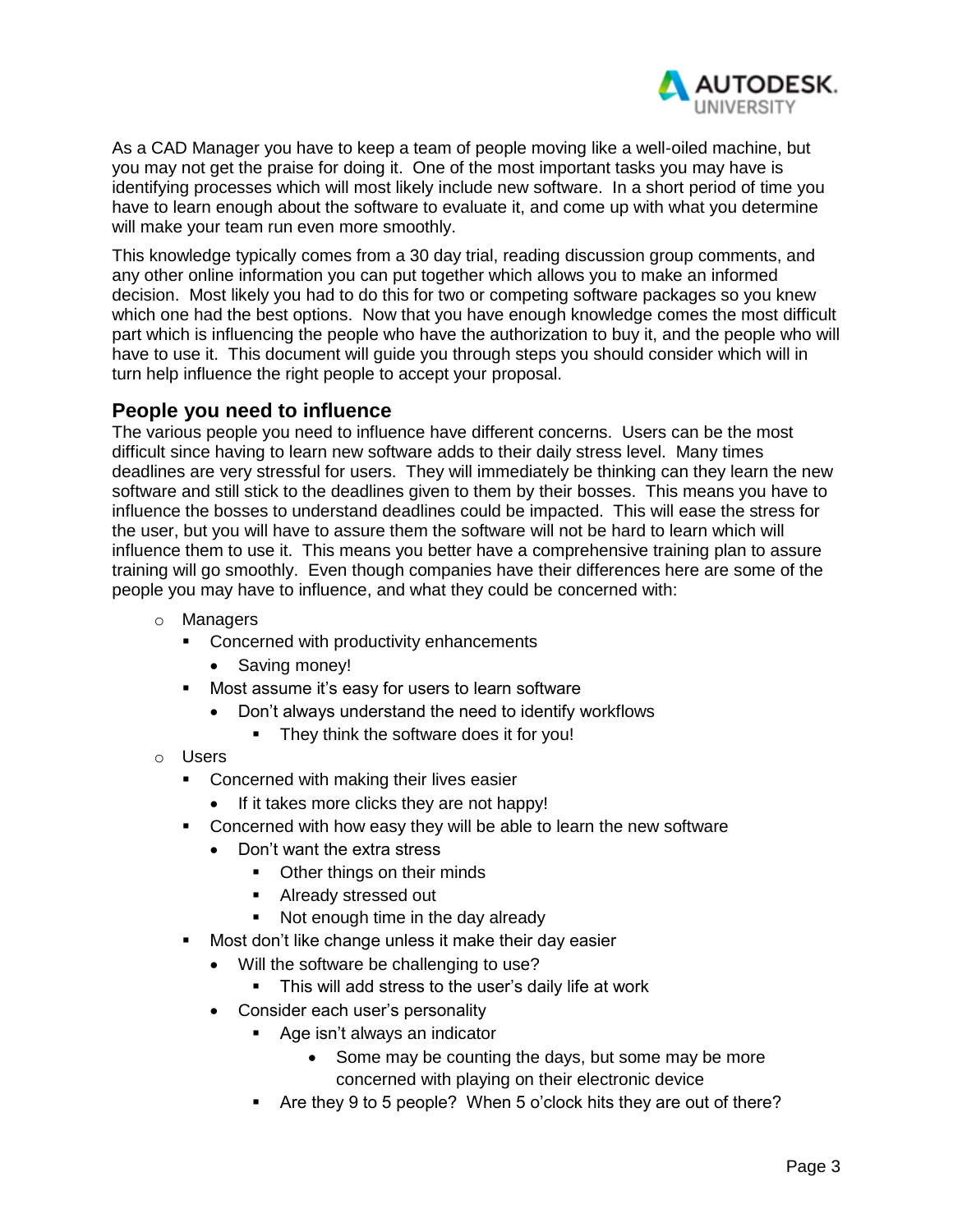

- These people have other things on their minds and do not want to be burdened with disruptions at work. May be going to a second job, working on their race car, etc.
- o Others
	- **Financial**
	- **Accounting**

# **The goal is not to manipulate them! It is to influence them! Do your research, and show the benefits!**

#### <span id="page-3-0"></span>**Identify the software's strengths and weaknesses**

All software has strengths and weaknesses. You just have to determine if the strengths are better than the weaknesses. Don't fall into the brand name trap where you pick the software because you like the company for whatever reason. For example, you see this with pickup trucks. Someone will buy a brand name no matter what someone says even though they all do the same thing when they should be looking at features that makes one better than the other. Here are some items you should consider:

- o Features and cost are often overlooked
	- May solve one major issue, but may create some additional minor ones. If it didn't solve the major issues you most likely would not have considered it to begin with!
	- **Sometimes cheaper software with fewer features can be a better fit. Expensive** software may have a lot of features, but can be more difficult to learn
		- If too expensive you will have to justify cost each time you upgrade, or need to pay for yearly subscription
- o Software out-of-box options may not solve all issues
	- In a perfect world it does, but most times it helps on 80%
	- **What do you do with the issues it doesn't solve?** 
		- Use existing workflows if they work with the new software
		- Tweak existing workflows to the new software way
- o Do you need to consider custom programming?
	- If so, will you have a budget for it  $-$  it's not cheap!
	- **Takes additional time before you can fully implement the new software**
	- Are there solutions already written  $-$  is there an app for that?!
	- Can you do it yourself?
- o Competing software
	- **What does the competing software do better?** 
		- You didn't choose this software, but documenting the strengths of the competing software shows you did your homework
	- **EXECT:** List the major weaknesses of the competing software
		- These are the reasons you didn't choose this software which further shows people you want to influence that you did your homework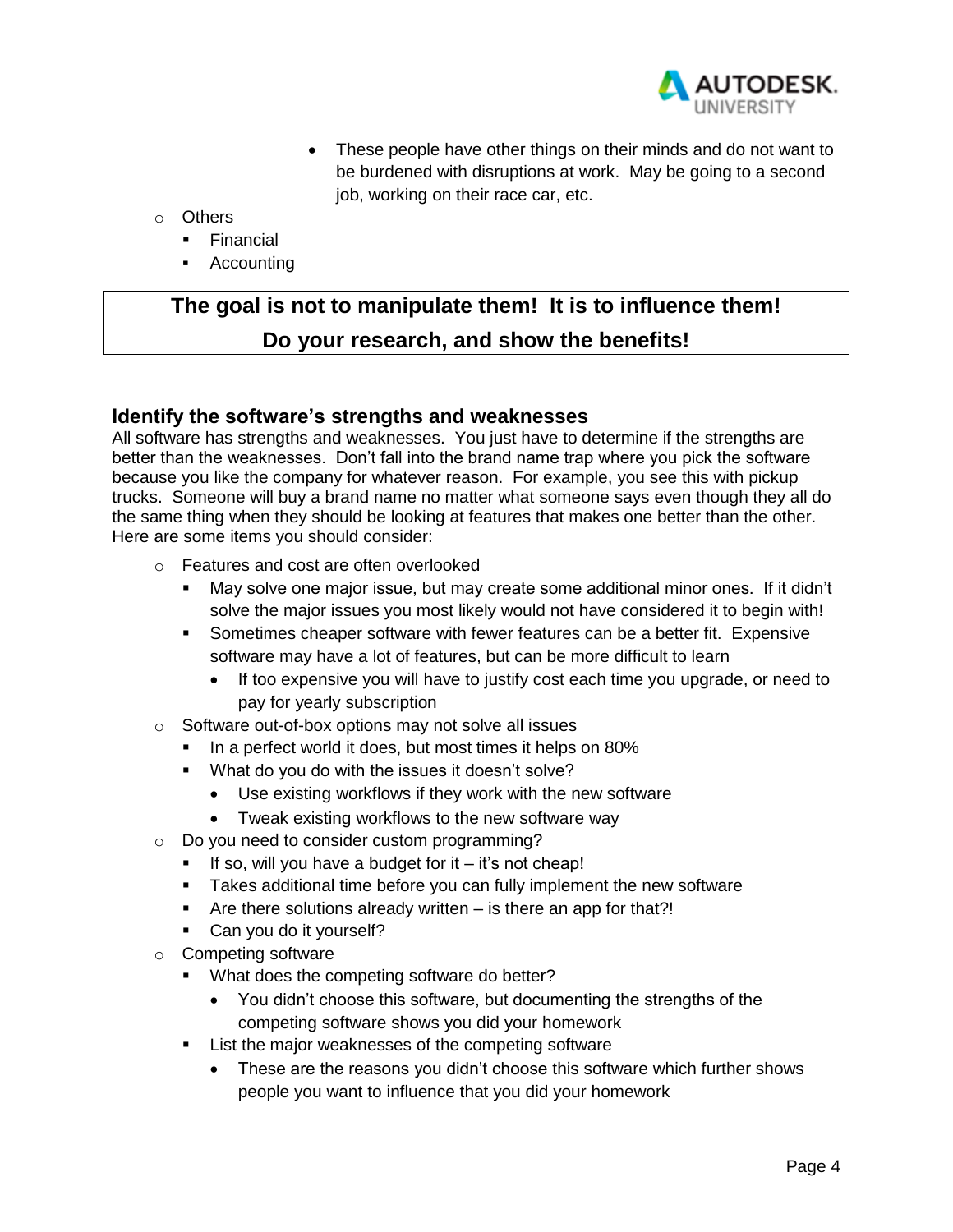

- o Others perceived knowledge
	- Users who will be asked to use this new software may have previous knowledge of it, or other competitive software
		- This can be positive, or negative
			- They may not have used it correctly
			- They may have only used it briefly
			- They may just want to use one over the other
				- Gives them a comfortable feeling

| Strengths:                                                                                                                                           | Weaknesses:                                                                                                                                         |
|------------------------------------------------------------------------------------------------------------------------------------------------------|-----------------------------------------------------------------------------------------------------------------------------------------------------|
| What workflows will the new software<br>solve?                                                                                                       | What workflows will the new software not<br>solve?                                                                                                  |
| What does the new software offer over<br>the competing software?                                                                                     | What does the new software not offer over the<br>competing software, if any?                                                                        |
| What are the training requirements for the<br>new software?                                                                                          | Does the new software have affordable<br>training available?                                                                                        |
| What are the hardware requirements for<br>the new software?                                                                                          | What additional new or updated hardware will<br>be required?                                                                                        |
| If custom programming is required or<br>being considered, is the application<br>programming interface (API) well<br>documented and easily available? | If custom programming is required or being<br>considered, does the application programming<br>interface (API) require extensive learning to<br>use? |
| Does API use common programming<br>interfaces and languages (VB, C#, and/or<br>C++) for development of add in<br>applications?                       | Does the API require special interfaces and<br>specific languages that will require extensive<br>training or consulting?                            |
| What is required for updating and future<br>releases of the new software?                                                                            | What problems will be created with future<br>releases of the new software?                                                                          |
| What user objections will be easily<br>satisfied and dismissed?                                                                                      | What user objections cannot be satisfied?                                                                                                           |
| What added value does the new software<br>present to users and the organization?                                                                     | What issues does the new software present to<br>users and the organization?                                                                         |
| What are the user requirements, and are<br>additional or fewer users required?                                                                       | What will the current user's response be to<br>possible staff changes?                                                                              |

#### <span id="page-4-0"></span>**Identify must use tools every program has that users should know**

Besides the daily tools that make software more productive over other options there are always tools that should be used on a regular basis. These could be update tools, error checking tools, error fixing tools, etc. If you don't identify these tools early in the process the entire "rolling out" procedure will fail.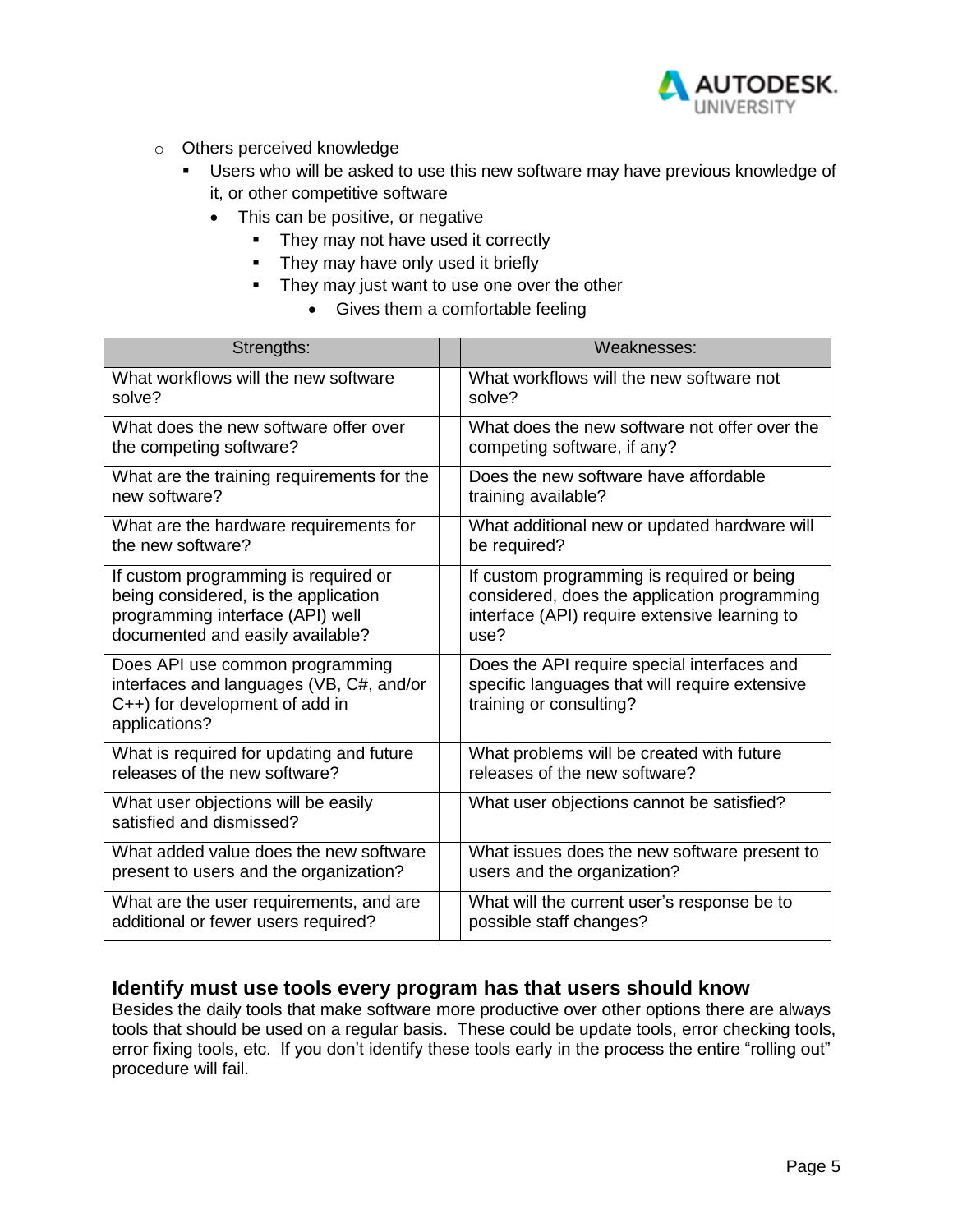

Once the people you need to influence lose confidence in the software it will be very difficult to get them back. Most users will blame the software they are working in for things not working. In their minds it's rarely their fault. Even if you know the tools you should be using other factors may create issues. For example, MS Windows updates may cause one machine to perform differently than another. A typical user will not consider this and just say "This software never works!" Here are some tips to look for:

- $\circ$  All software has tools that should be used on a regular basis. It's important to identify them early in the process
	- Most people discover them after they are having trouble
		- How many times have you heard "Wish I would have known about that"
	- **They can keep the files "clean" by performing required updates**
	- Could "purge" unused data from the file
	- Etc.
- $\circ$  Add supporting software the company may already have that interacts with proposed software
	- As an example: AutoCAD Electrical and Inventor work better with Vault
		- Easier to manage content
		- Easier to update links if children are moved to different folder
		- Easier to work in group environments
		- Easier to travel just need to check files out before leaving



#### <span id="page-5-0"></span>**Solve how other groups will interact with the CAD department**

Another important consideration is how other people, or departments, may need to interact with the new software. Will they be able to view the files? Do they just need viewing rights? Do they need to open the original files? If so, could they corrupt them? Here are some things to consider:

- o Other people or groups inside your building?
	- **Inside is easier to resolve**
- o Other people or groups outside your building?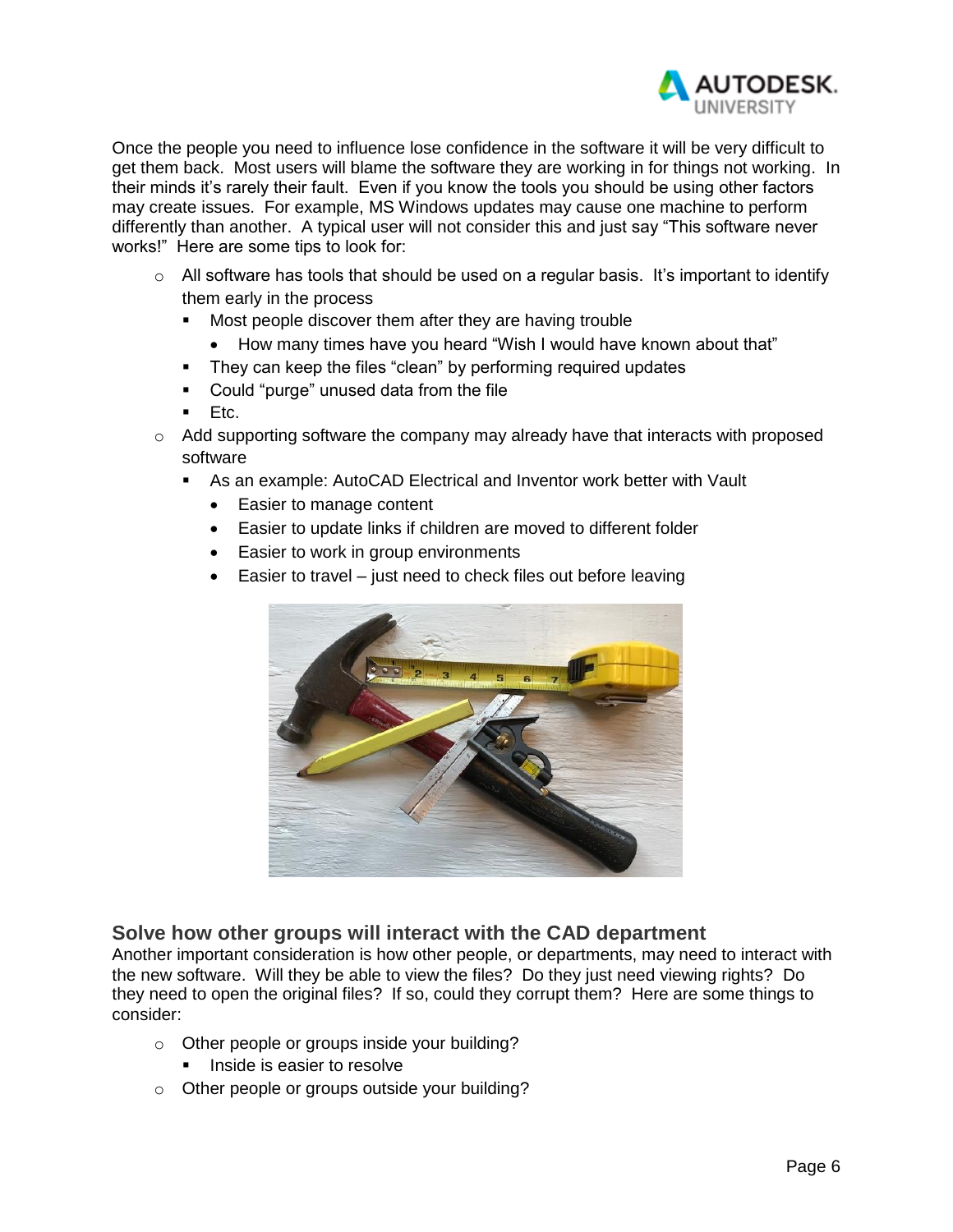

- **•** Outside your building can create additional challenges
	- Are they on your network or a different network?
	- Do they have the same permissions to access needed files or folders?
- o Is there a risk they can corrupt your data?
	- Using other software that can open the files?
	- Not being trained properly to use the new software?



#### <span id="page-6-0"></span>**Define workflows required to be successful**

Creating workflows on how you will be using the software before you get it can help influence people. They will see you did your research, and they can be used to prove your decision is solid. These workflows can always be adjusted once you get the software, and start using it in production. This will also relieve your stress since you will be editing workflows rather than trying to keep up with everyone by creating them as users ask how to do something. Items to consider when making workflows early in the process:

- o Keep them simple
	- Workflows can get out of control. Look for the shortest workflows that solve the problem
		- Can you combine workflows?
			- Often times you create several individual workflows because you address one subject at a time. Always review current workflows to see if you are duplication steps, or can combine two or more into one
- o Identify areas of concern
	- Many times people say "I will worry about that later"
		- This can derail good efforts
			- Lose credibility with managers and users
				- They start to think if this didn't work what else will not work
	- Better to identify and express areas of concern up front so it's not a surprise later
		- Allows you to come up with solutions and workflows faster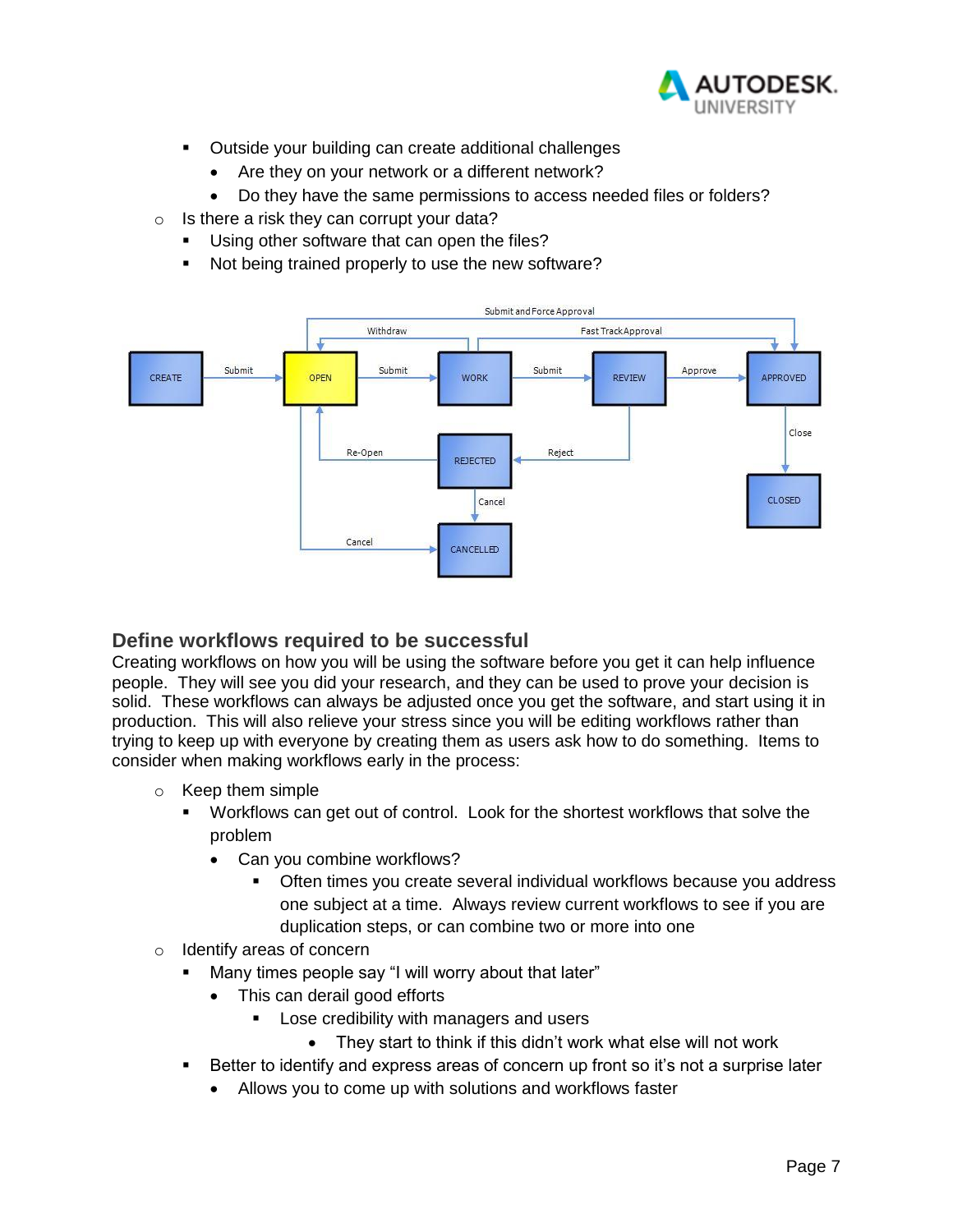

- Managers and users feel you have it under control
- Software out-of-box options may not solve all issues remember "software's strengths and weaknesses"
	- Do you need to consider custom programming?
	- Use existing workflows with new software if they work
	- Tweak workflows to work with new software



## <span id="page-7-0"></span>**Will you need to create procedures and training documents?**

If the new software will be a significant change in how your department will operate you may need to come up with procedures, and training documents. Procedures will help establish workflows, and will allow you to direct users to these documents. When questions come up you can reference these documents which will reduce your stress of keeping people productive in the software. Here are some ideas when creating these documents:

- o Do them as you come across an important subject
	- Use MS Word to document the steps, and add print screens
		- Use tables to create charts
	- **Use MS Excel** 
		- For example, export the AutoCAD layers to Excel
- o Waiting will make it a larger project later, and you will forget details
- o Create a Gantt Chart to identify steps, and to track progress
	- Consider it a project to implement new software
		- Illustrate the start and finish dates of the terminal elements and summary elements of a project
- o Many times you can purchase the training manuals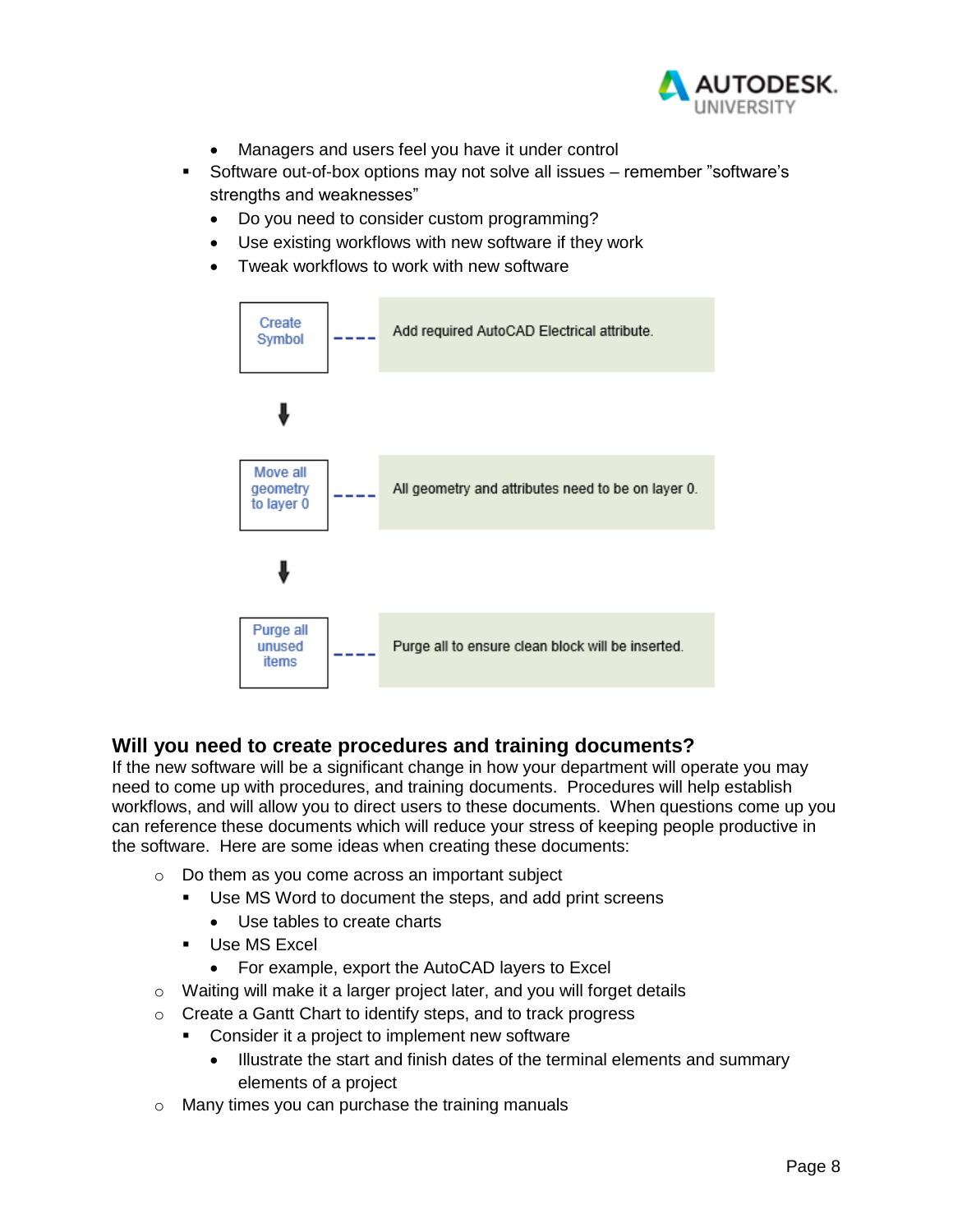

- **Directly from the software vendor**
- Or, authorized publishers



#### <span id="page-8-0"></span>**Plan how you will train users on the new software**

Many times companies buy new software and expect their employees to learn it as they use it. They think they are saving money by not spending it on training, but the opposite is true. The company loses many times more money than the training investment would be. Time is wasted doing things over while trying to find the right workflows. Corrupted data gets into the system because content was created during this trial and error. There is a high risk of users getting discouraged, and going back to the old way of doing things. This list could be longer, but here are some items to think about:

- $\circ$  This step is often ignored until the software gets installed Planning for it now:
	- Makes the actual training go smoothly
	- **Managers and users will have confidence in you**
	- Makes the odds of people getting discouraged go down which means the odds of them using the software in the long run go
	- Get the users certified!
		- This will make the users more confident
		- Users will have a personal investment in using the software
		- Users will be more valuable to the company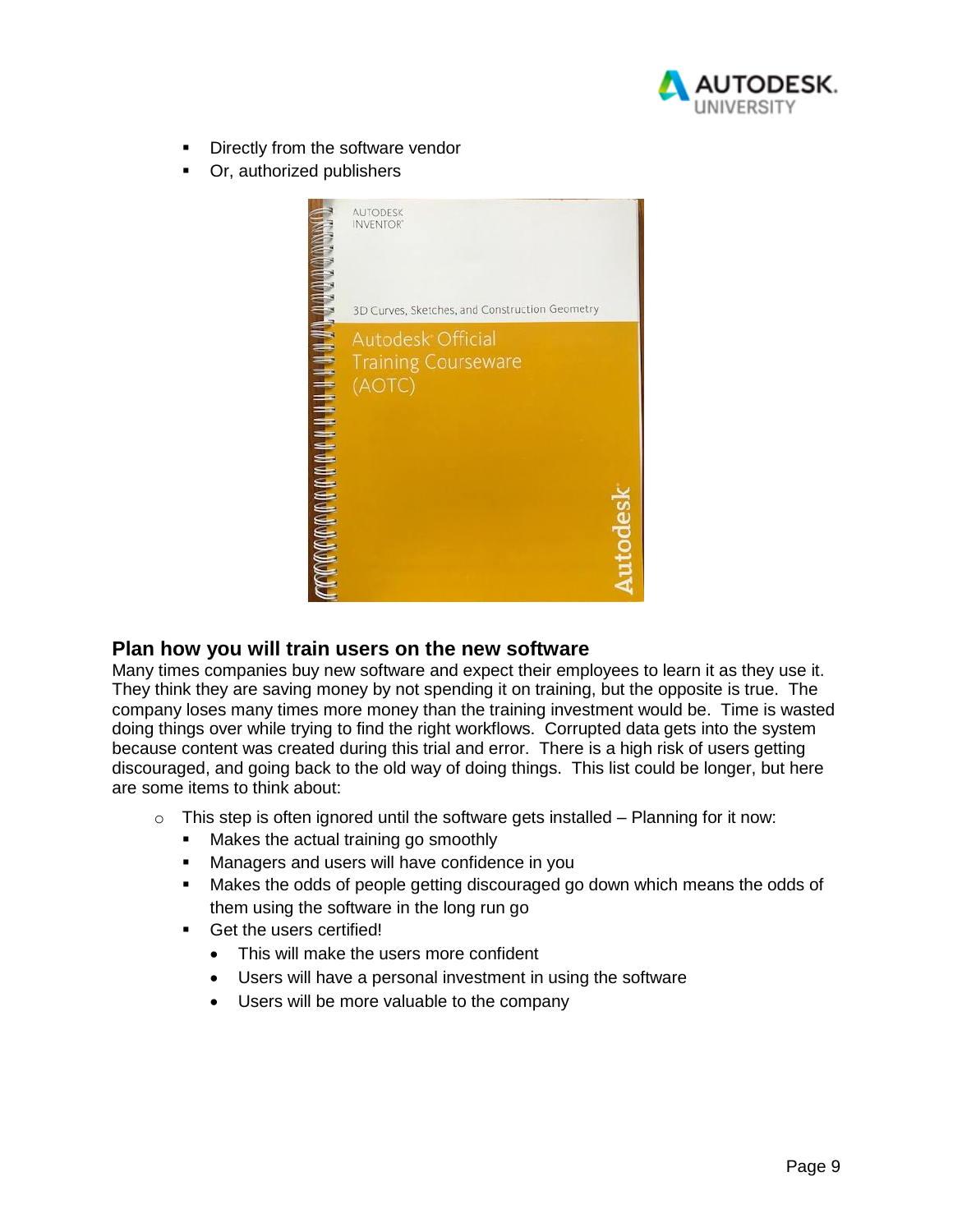



# TRAINING AND CERTIFICATION

Overview **Authorized Training Centers** 

As a CAD Manager you will always be tasked with evaluating software. It could be software you are already using, or software you believe your company should move to. You will evaluate existing software periodically to see if it still meets your company needs. Sometimes current software is discontinued, or the software vendor reduces development which means new features you were looking forward to will not be added.

You should look at the software you use as a tool just like carpenters use their tools. There are several offerings of saws, but some saws cut more efficiently than others. However, your biggest obstacle is influencing people to agree with your decisions. Keep in mind that influencing isn't manipulation so having facts to back up your evaluations will have the most impact